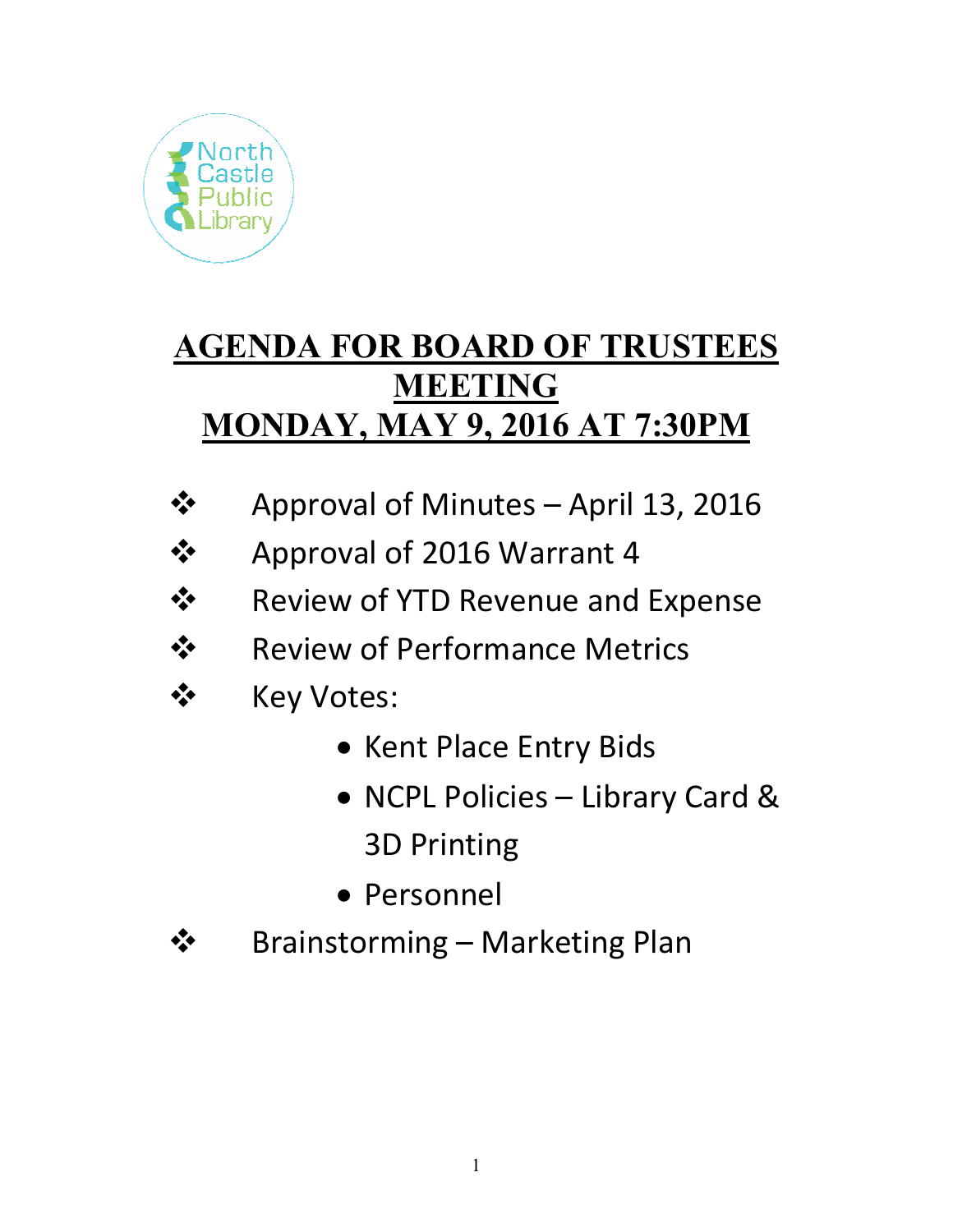## **North Castle Public Library**

## **Library Board of Trustee Minutes – May 17, 2016**

Sean Ryan called meeting to order at 7:30PM.

## **In attendance:**

**Trustees:** Lisa Meyer Chorne, Jerry March, Stephanie Paul, Sean Ryan and Scott Stopnik.

**Library:** Megan Dean, Edie Martimucci

**Town:** Barbara DiGiacinto

**Friends:** Marilyn Heimerdinger

**Approval of Minutes**: A motion to approve the April 13, 2016 minutes was made by Jerry and seconded by Stephanie. All were in favor.

**Approval of NCPL 2016 Warrant 4** - Total expenses included in Warrant 4 are \$36,157.24 of which the Friends are paying \$9,813.52. Thank you Friends for your continuing support!!! Scott Stopnik has reviewed all invoices in this warrant and supports its approval. Thank you, Scott!!! Motion to approve Warrant 4 was made by Jerry and seconded by Lisa. All were in favor.

## **Key Votes:**

- A motion approving moving Gabrielle Madera from part time (25 hours per week) to full time (35 hours per week) at an annual salary of \$48,930 effective June 1, 2016 was made by Stephanie and seconded by Jerry. All were in favor.
- A motion to reject the two bids received for the replacement of the Kent Place entry was made by Jerry and seconded by Scott. All were in favor.
- A motion to approve an updated Library Card Policy (attached) was made by Lisa and seconded by Stephanie. All were in favor.
- A motion to approve a new 3D Printing Policy (attached) was made by Scott and seconded by Stephanie. All were in favor.
- A motion to approve a two week fine amnesty program (up to \$25 and not including lost materials) in exchange for food donations that will go to a local food bank was made by Scott and seconded by Jerry. All were in favor.

## **Brainstorming Session:**

Jerry reviewed our proposed new Marketing Plan. Thanks go to Edie, Megan and Jerry for all their work on this key strategic initiative!!! Keys parts of the discussion were on our library's value proposition, branding including the importance of our logo and new tag line "Everything You Need", the requirement to build channels of communication (surveys, an advisory group, etc.) to gather patron input, as well as, input from non-users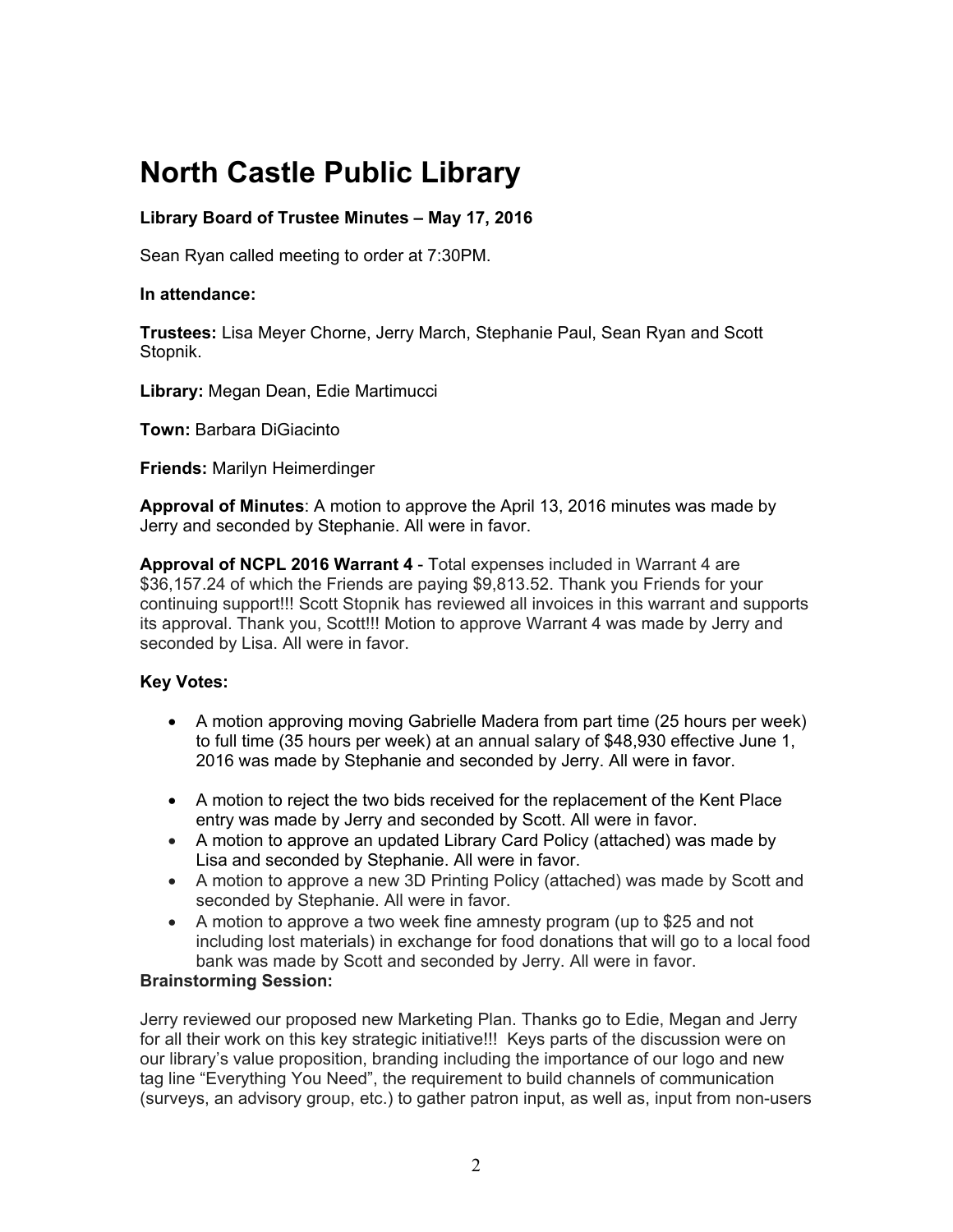of our library, and the use of digital and non-digital marketing. A motion to approve the new Marketing Plan (attached) was made by Jerry and seconded by Scott. All were in favor.

This new plan will be a living document as we learn and grow in our marketing efforts. We will also work with WLS to leverage their skills and Westchester wide programs.

## **Executive Session:**

Trustees discussed personnel topics/actions.

The meeting was adjourned at 8:55PM. Our next meeting will take place June 13, 2016.

Respectfully submitted by,

Sean Ryan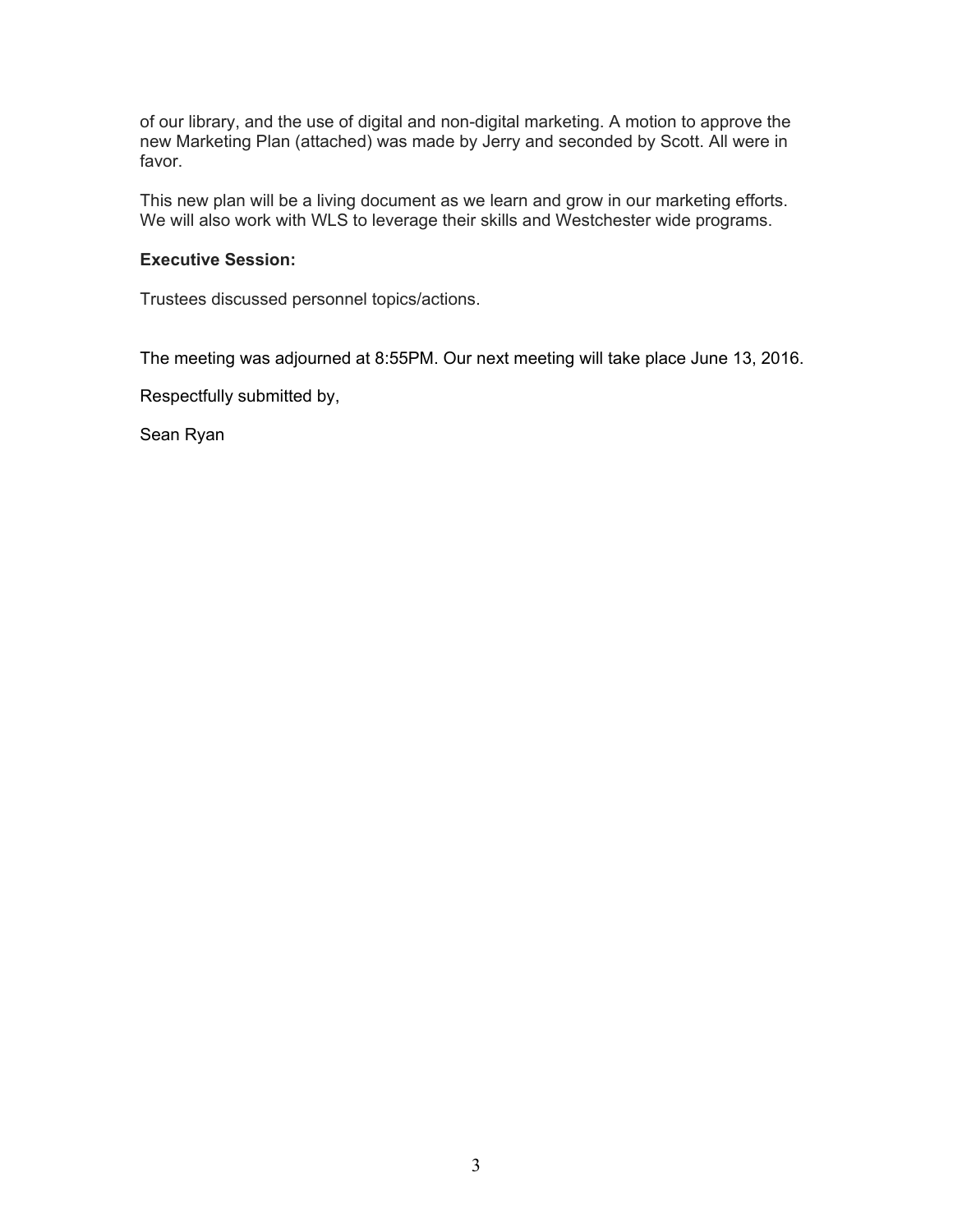

# **North Castle Library Card Policy**

Who is eligible?

• North Castle cards may be issued to all residents of Armonk, Banksville, and North White Plains. Some residents of bordering towns, who pay property taxes to North Castle, are also eligible for a North Castle Library Card. See NORTH CASTLE PATRONS BY STREET ADDRESS to verify eligibility of residents outside of Armonk and Banksville.

• Patrons that live outside of Westchester County, but work in North Castle, are also eligible for a North Castle Library Card; however, additional family members cannot obtain a library card. How to a pply for a library card:

• Library cards can be applied for in-person or online through the library website.

- In-person library card applicants must present a photo ID and proof of address. If photo ID does not have current address, than a lease agreement, utility bill, car registration, or property deed can be used.
- Library card applications applied for online will be verified with proof of ID the first time they use the card. Proof of address is verified by mailing the library card.
- Library card applications issued to patrons that work in North Castle must show proof of employment.
- To obtain a juvenile card (Ages 11 and under) a parent/legal guardian must be present with the child. The parent/legal guardian needs to provide proof of ID and address for the child.
- Patrons over the age of 11 and under 18 years can show a report card or student ID.
- Temporary cards may be issued to a person who lives in another town in Westchester County. This card is issued for a one month period, and patron is allowed to charge up to three items. The application must be faxed to the patron's home library which then issues a permanent card.
- Nannies/Au pairs need a letter from their employer/host family as proof of address and card expiration date is modified to one year from registration date
- When filling out the library card application, patrons can specify other family members that may have access to the account (Ex. Mother, father, grandparent, etc.)
- In circumstances where applicant is unable to provide all required documents/information for a library card, the director has the right to approve a library card.
- When signing the library card application, the patron is signing a contract agreeing to the library's rules and those of Westchester Library Systems.

Additional information:

- A patron can have up to 50 items checked out at a time, including ten of each type of media.
- In the absence of a library card, a patron may use their driver's license (if information matches account) or a key ring application on a device.
- Replacement of a lost card is \$1. Proof of ID and residence need to be presented.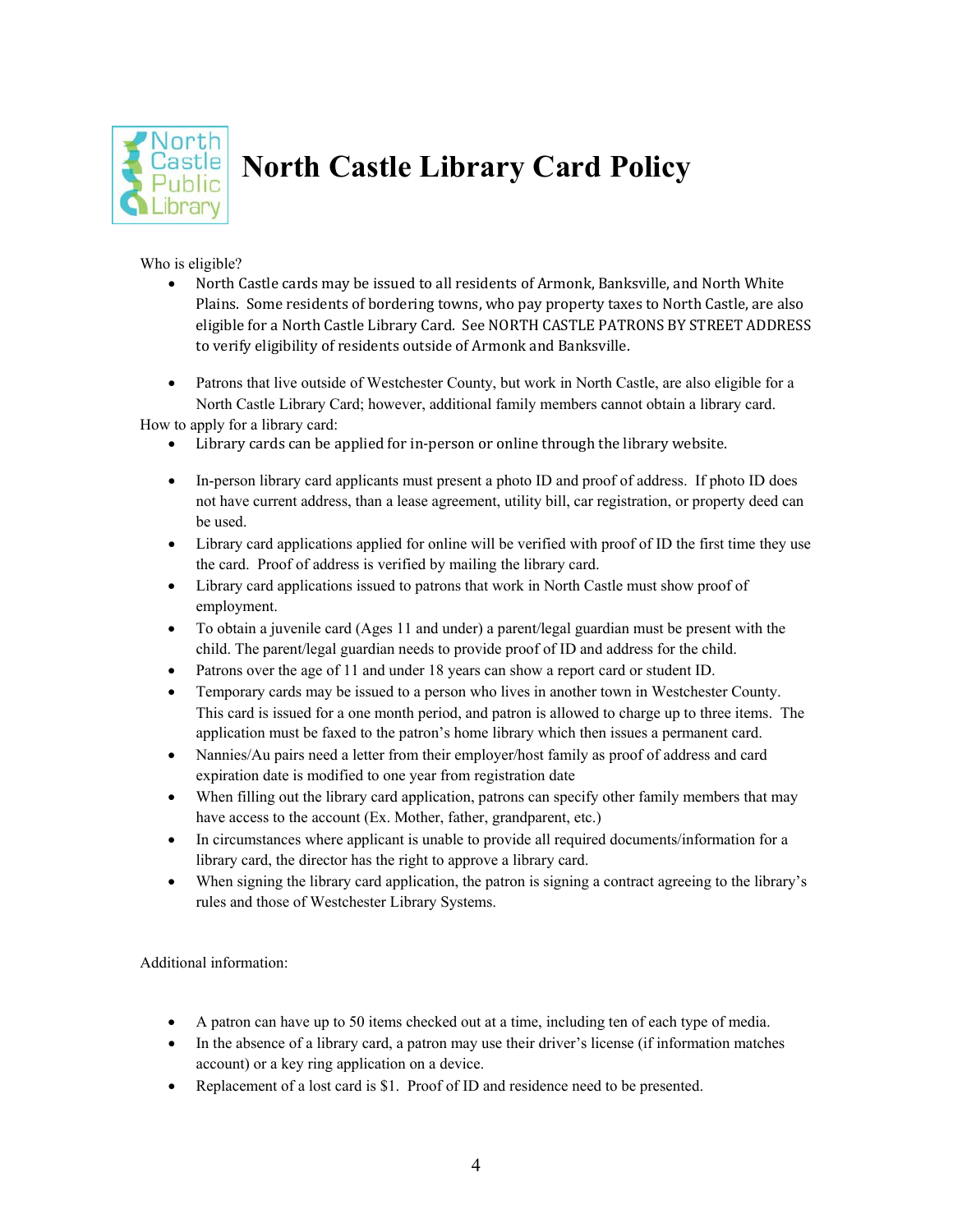

## **North Castle 3D Printing Policy and Procedures**

#### **Purpose:**

• The Library's purpose is to offer the community access to new and emerging technologies such as 3D printing to inspire interest in design and help the community bring their creations to life. The policy establishes how and under what circumstances the public may use the Library's 3D printing capabilities.

#### **Policy:**

The Library's 3D printers are available to the public to make three-dimensional objects using a design that is uploaded from a digital computer file.

- I. The Library's 3D printers may be used only for lawful purposes. The public will not be permitted to use the Library's 3D printers to create materials that are:
	- a) Prohibited by local, state, or federal law.
	- b) Unsafe, harmful, dangerous or poses an immediate threat to the well-being of others.
	- c) In violation of another's intellectual property rights. The printers will not be used to reproduce materials that are subject to copyright, patent, or trademark protections.
- II. The Library reserves the right to refuse any 3D print requests.
- III. Cost: Similar to other services in the Library, like printing and photocopying, 3D printing is a service that charges a fee for your printed object. The charge is based on weight in grams. You will receive an estimate of how much the final object will cost. We include the weight of the supports and rafts in the cost. Therefore, we cannot give an exact cost at the time of the print order. 3D prints must be paid for at pickup.
- IV. Items printed from Library 3D printers that are not picked up within 7 days will become the property of the Library. Items must be picked up by the individual who printed them.
- V. Only designated Library staff and volunteers will have hands-on access to the 3D printers, unless being supervised during a workshop/program.

#### **Procedures:**

The procedures for printing from the Library's 3D printers are as follows:

- I. Design creation:
	- a) The 3D printer can be used with basic knowledge of Computer Assisted Drawing (CAD). Creating a new design requires an advanced knowledge of 3D modeling software products. Video tutorials that accompany CAD programs can be of assistance.
	- b) Any 3D drafting software may be used to create a design as long as the file can be saved in .stl, .obj, or .thing file format.
	- c) The Library computers have software that may be used to create a design.
- II. Submitting a design for printing
	- a) Persons wanting to use the 3D printer shall bring their file (no larger than 25MB) to the assigned location during library hours. Staff will add the model to the printing queue.
	- b) If there is high demand, the library will schedule only one print per day.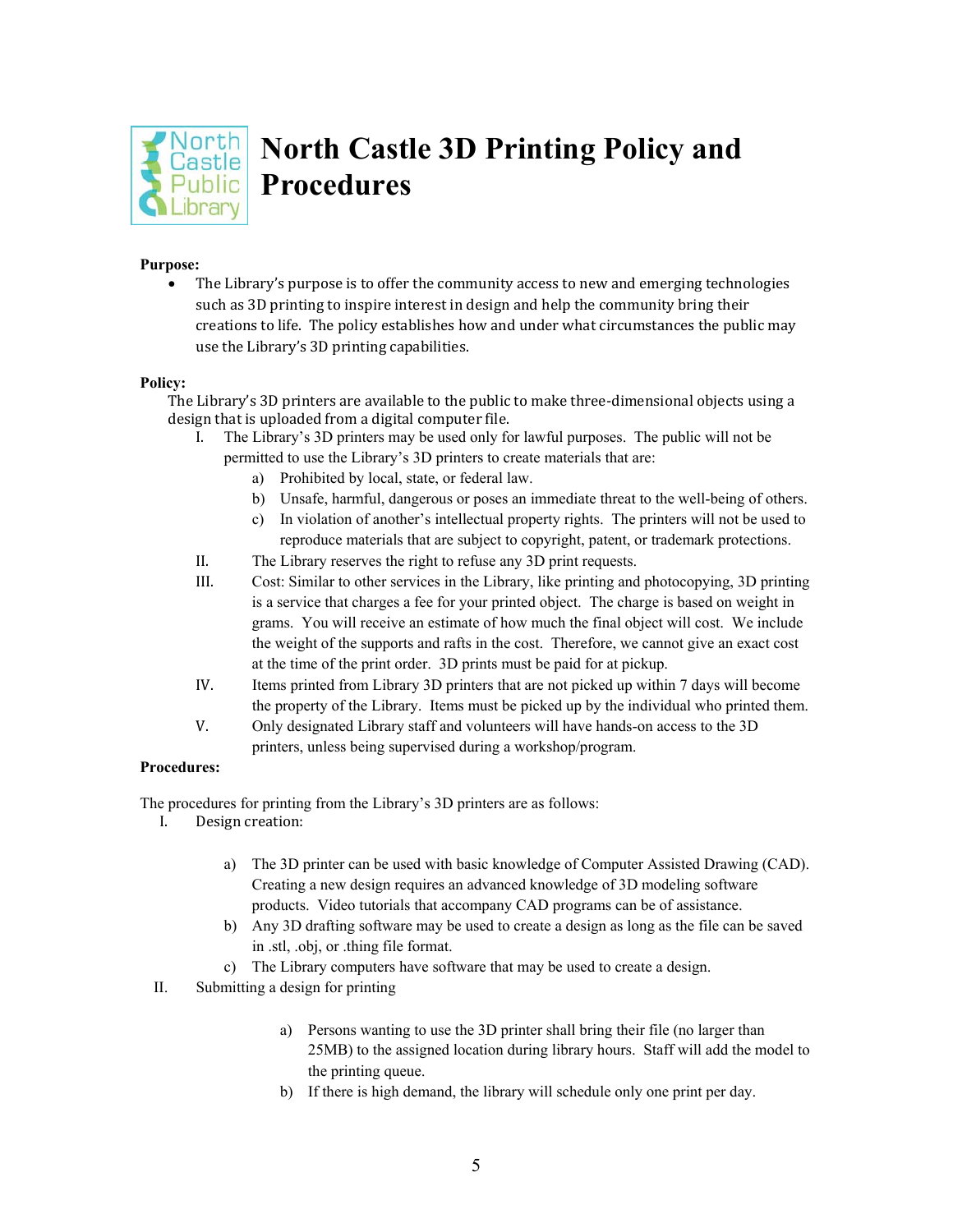- c) Wait/pickup time: Items may be picked up at the assigned location. It is sometimes difficult to estimate exact print times. Library staff will make an educated guess about length of a job upon request. Once the print job has been completed, patrons will be notified via email.
- III. Please note that procedures governing the use of the Library's 3D printers are subject to change.

### **Staff/Patron Usage:**

- All staff and patrons that are granted access to the 3D printers are required to complete safety training and sign a 3D printing agreement and d liability waiver. Patrons under the age of 18 years must also have a parent/guardian sign the waiver.
- Patrons should be familiar with the design technology as library staff members are not experts and cannot offer extended instruction outside of workshops and programs.
- Print jobs from workshops/programs may take priority over public print jobs.
	- Mass production of designs is prohibited along with use for commercial purposes.

## **North Castle Public Library**

## **Preliminary Marketing Plan**

## **Contents**

## **NCPL Vision and Mission NCPL Value Proposition NCPL Planned Marketing Actions**

**Approved May 17, 2016**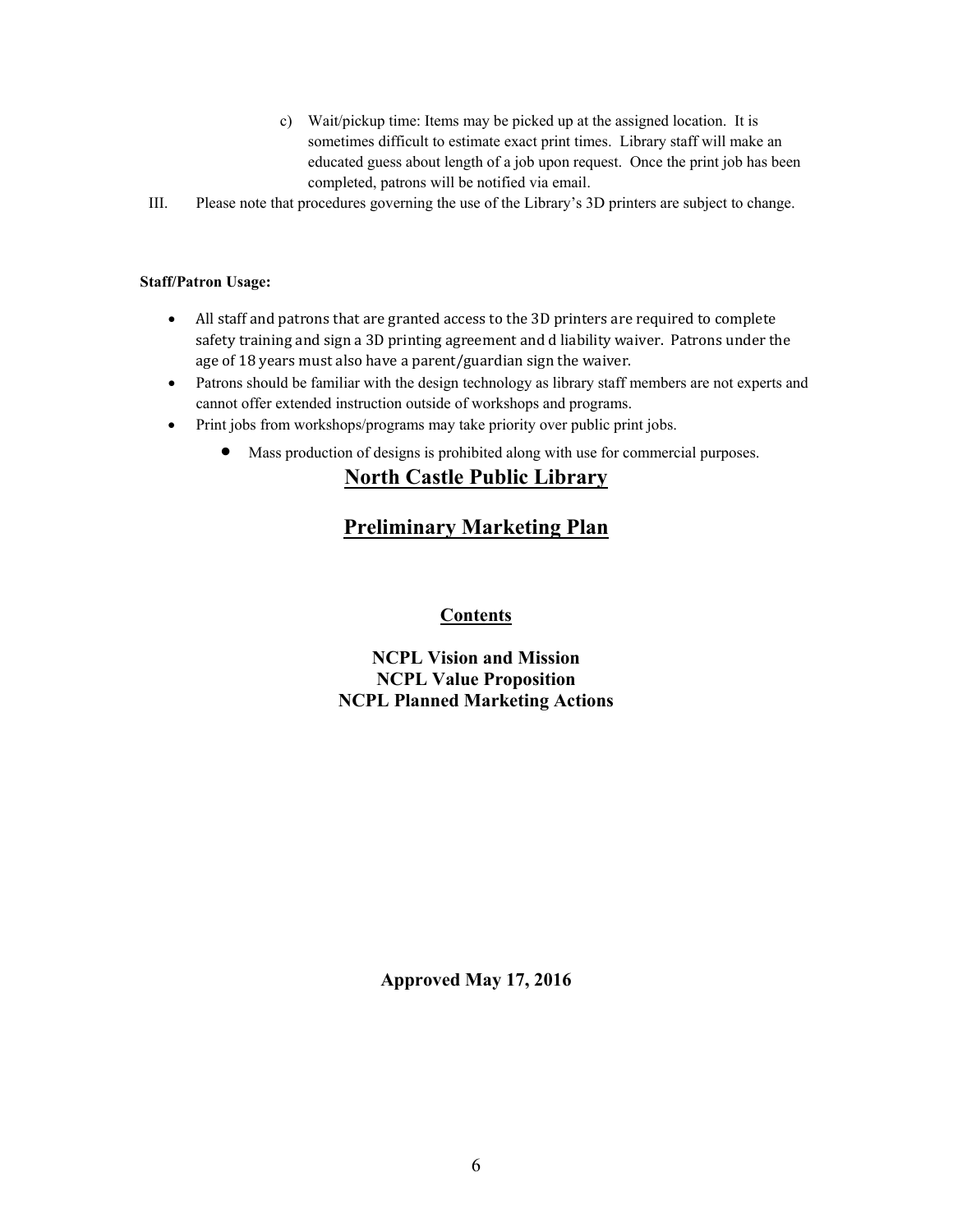## **Overall Vision for the North Castle Public Library**

Establish our library as our community's preeminent educational and cultural hub.

## **Mission of the North Castle Public Library**

Our mission is to serve as a full-service community resource center for the intellectual, cultural, business and recreational needs of the citizens of North Castle.

## **North Castle Public Library Value Proposition**

## **The North Castle Public Library is:**

• A community gathering place for exploring and debating different ideas and experiences in education and culture. The library creates a place for people to thrive and grow together through the exchange of ideas.

Examples of NCPL activities that support this exchange:

- $\checkmark$  Over 1,600 programs (almost all FREE) each year, focusing on infancy through seniors, on a wide range of subjects including early childhood literacy, STEAM (Science Technology, Engineering, Arts and Mathematics), art and film, book clubs, technology education/support, environmental instruction, and support of hobbies and activities like yoga, knitting, Mah Jongg and Bridge.
- $\checkmark$  A wide range of theatrical performances and opportunities including multiple community theater groups and professional equity actor production companies ("Broadway in North Castle").
- A valuable source of educational and cultural materials (both physical and electronic), made available through the expertise of people trained in managing information, and where investments are made to provide resources to our entire community for FREE. In a fast-paced world where people are pressed for time, the library provides fast paths to high quality information.

Examples of NCPL activities that speed access to this information:

- $\checkmark$  Curated collections of materials (books, films, etc.) that have been selected by experts in their fields like the Jacob Burns Film Center which has selected its favorite films/DVDs and a group of our fabulous local chefs who have selected their favorite cookbooks...all for FREE.
- $\checkmark$  FREE access to research materials/instruction in the fields of literature (Artemis, Novelist), health (Grey House Online Databases), travel (Global Road Warrior), language training (Rosetta Stone), e-newspapers and emagazines and much more.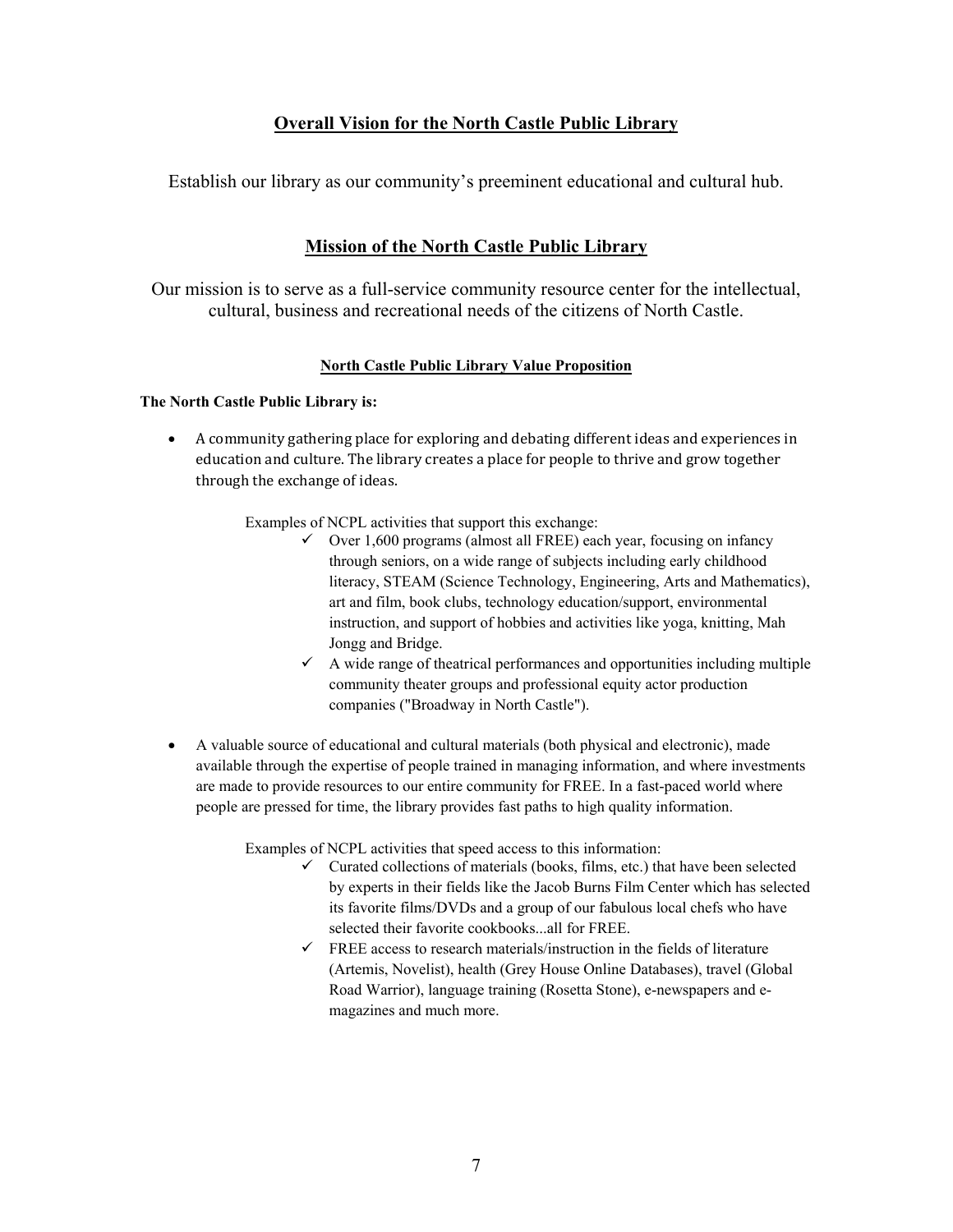$\bullet$  A quiet office/study space – the "third place" – separate from home or work/school, where one can study, work, and collaborate in a productive manner. People often need that extra place with a supportive team to back them up.

Examples of NCPL activities that support these work spaces:

- $\checkmark$  Hours of operation have been extended 33% in the last two years.
- $\checkmark$  Conference rooms available for reservation for FREE.
- $\checkmark$  FREE Wi-Fi available throughout the library.
- $\checkmark$  FREE public personal computers available for use.
- $\checkmark$  Copying and faxing services available for a small charge.
- $\checkmark$  Librarian support for research and technology needs.

**Brand/Name:** North Castle Public Library / NCPL

**Potential Tagline:** Everything You Need!

#### **Marketing Plan Goals and Objectives**

Over the past several years, NCPL has executed on a strategic plan that has greatly improved the library's physical plant, product offerings, programs/activities, and ongoing services. While circulation and program attendance has increased, the greater community is still often unaware of the library's offerings and improvements. As such, *the library needs to establish a marketing plan to educate and inform the North Castle population and better promote its value proposition and brand to the greater community* in an effort to increase attendance, usage and circulation among existing users, convert non-users into new users, and to improve the educational, cultural, recreational and business lives of all North Castle residents.

Steps to achieving these goals require increasing the library's exposure by:

- Assessing the community's library needs and wants (users and non-users)
- Developing a multi-channel marketing and communication program to disseminate general information about library improvements, benefits, services and offerings
- Developing a plan to promote specific events, activities, and new product/service offerings
- Developing a branding program to improve the NCPL brand and stay "top of mind" with community residents.

#### **NCPL Planned Marketing Actions**

#### **Assessing the community's library needs and wants (users and non-users)**

- Develop and implement a reliable survey mechanism for users and non-users
	- o Contract with Survey Monkey (or similar service) to allow for ongoing information gathering
	- o Obtain a town-wide email address file to communicate with both users and non-users
	- o Develop and implement a comprehensive survey with multiple attempts to maximize response
	- o Develop a plan and schedule for ongoing, simple communication with patrons and attendees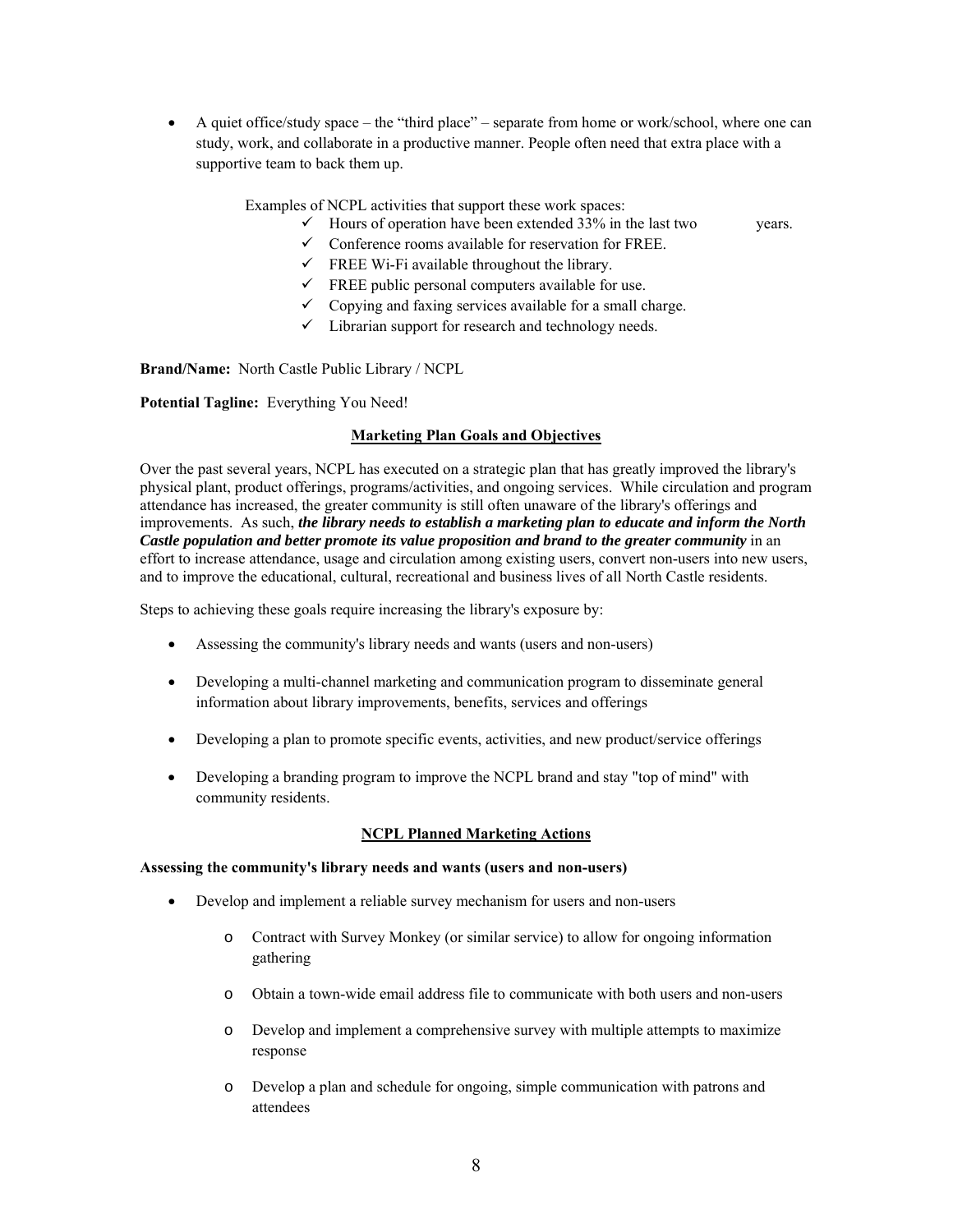- o Design and implement an in-library survey mechanism to capture patron information
- Capture data and perform analysis
- Evolve to a more interactive website
- Create an advisory group of users and non-users to increase involvement, gather input on needed change and encourage word-of-mouth dissemination of information.

### **Developing a multi-channel marketing and communication program to disseminate general information about library improvements, benefits, services and offerings**

#### *Digital Marketing*

- Expand and improve email marketing of library products, services and events
	- o Develop methods to capture more opt-in email names
	- o Develop methods to consistently capture data on patrons and attendees (likes/dislikes, programs attended)
	- o Expand and better target our email lists
	- o Improve our email blast campaigns and processes
	- o Improve positioning and copy to create more interest and excitement
- Expand use of social networking capabilities (Facebook, Twitter, Pinterest, etc.)
	- o Encourage "Likes" and "Followers"
	- o Create "alliances" and promote through opinion leaders (Armonk Moms, community leaders, businesses)
	- o "Like" or "Friend" influencers
- Expand use of mobile app to increase communication with community
- Create alliances/share links with other relevant websites
- Invest in texting software to allow for instant contact with and messaging to patrons
- Leverage broad-based library services messaging (Westchester-wide and WLS led)

#### *Non-digital Marketing*

- Introduce a series of "big bang" events/partner with other big North Castle events (i.e., open houses, new service/product launches, Easter Egg Hunt)
- Continue existing and create new relationships with all local print and digital publications to regularly promote services and events (Armonk, North White Plains, Westchester)